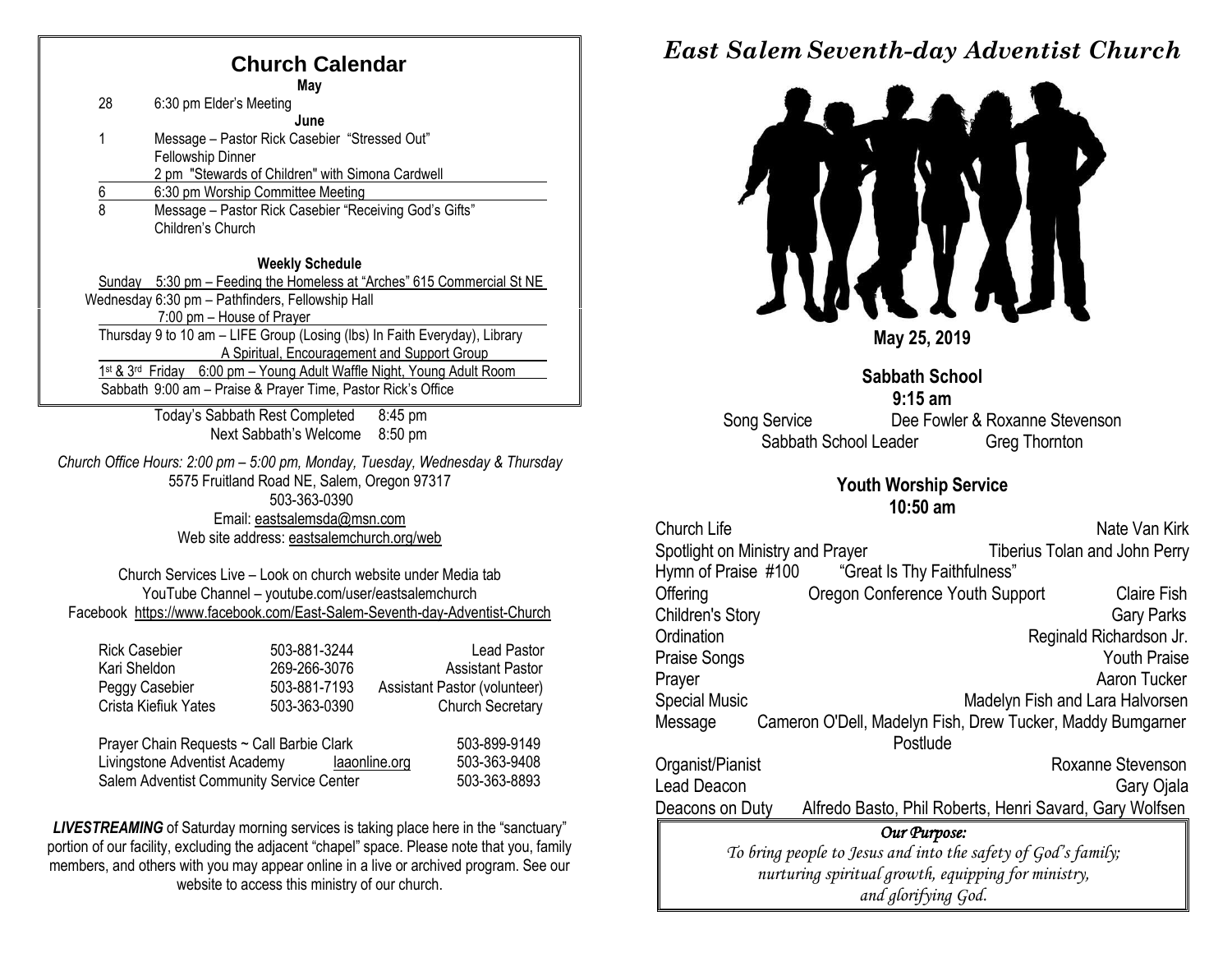| ADULT SABBATH SCHOOL CLASSES                                    |                                                                 |                                                    |  |  |  |  |  |
|-----------------------------------------------------------------|-----------------------------------------------------------------|----------------------------------------------------|--|--|--|--|--|
| Begin about 9:45 am following the 9:15 program in the Sanctuary |                                                                 |                                                    |  |  |  |  |  |
| Sanctuary                                                       |                                                                 | "Quarterly" Bible Study * Livestreamed Jerry Magee |  |  |  |  |  |
| Chapel                                                          | "Quarterly" Bible Study" Udene Allen /Wallace Dick/Jon Hathaway |                                                    |  |  |  |  |  |
| Pastor's Office                                                 | Gospel of Luke                                                  | Pastor Rick                                        |  |  |  |  |  |
| Front Section Fellowship Hall                                   | Duane Chrowl                                                    |                                                    |  |  |  |  |  |
| Room 3, North Hall                                              | <b>Young Adults</b>                                             | <b>Tylor Watts</b>                                 |  |  |  |  |  |
|                                                                 | Pastor Rick's Office 9:00-9:30 Praise and Prayer Time           | Pastor Peggy Casebier                              |  |  |  |  |  |
| * The current "Quarterly" topic is "Family Seasons"             |                                                                 |                                                    |  |  |  |  |  |

#### **NEXT WEEK'S OFFERING** ~ Local Church Budget

| <b>LOCAL CHURCH BUDGET SUPPORT AT A GLANCE</b>                                                           |               |           |           |  |  |  |  |
|----------------------------------------------------------------------------------------------------------|---------------|-----------|-----------|--|--|--|--|
|                                                                                                          |               | MTD       | YTD       |  |  |  |  |
| FISCAL YEAR 1/1/19 - 12/31/19                                                                            |               | 5/18/2019 | 5/18/2019 |  |  |  |  |
| <b>Offerings Needed</b>                                                                                  |               | 18,625    | 93.125    |  |  |  |  |
| <b>Offerings Received</b>                                                                                |               | 10,800    | 76.841    |  |  |  |  |
| Period Over / (Short)                                                                                    | <b>Totals</b> | (7.825)   | (16.284)  |  |  |  |  |
| Tithe money does not fund the \$18,625 needed each month to operate our local church and its ministries. |               |           |           |  |  |  |  |

**PRAYER MINISTRY:** Livingstone Adventist Academy, Robertson family, Nelson family, Gary & Debbie Malone, Corey Bronson, Lynn Chrowl, Wayne & Billie Amende, Don Trout, Bill Fisher Jr & Family, Michael Duvall's mom, Mark Roller's dad, Charles & Jennie Roddy, Dick Wolfsen, VBS 2019, Dave Chrowl & family, Kathleen Walter, Debi Chrowl, Dave Hathaway, Caitlyn K. Yates.

#### **ANNOUNCEMENTS**

**FELLOWSHIP DINNER** is next Sabbath, June 1. Please bring your favorite food to share with members and guests as we join together for lunch.

**1 st READING** of Transfer of Membership to East Salem Church

~ Josue, Susy, & Jaely Gabriel from Charlottesville, VA Central Hispanic ~ Hannah Gabriel from Salem Spanish Adventist Church

**2 nd READING** of Transfer of Membership to East Salem Church ~ Havilah Dunham from Salem Central Adventist Church

**2 nd READING** of Transfer of Membership from East Salem Church ~ Natalie J. Smith to Pullman Adventist Church, Pullman, Wa

**NEXT WEEK'S Sabbath School** will be presented by a return speaker to our church, Erma Brundidge. She is a friend of Dr. Wallace Dick and has spent most of her professional life in the Oregon foster child system. Her insights into the child/Father relationship are derived from her personal experience in the foster system, both as receiver and provider. She is an accomplished author and has many stories that bring in a new way, insight and joy into our personal relationship with Abba, Father.

**GRADUATION** Do you have a graduate in your family this year? If so, please send an email to eastsalemsda@msn.com, or put a note in the offering. Be sure to include their name(s), school, and if they are graduating from  $8<sup>th</sup>$  grade, 12<sup>th</sup> grade, or college (include Degree).

**CHOIR** will not be meeting during the summer months, but plans to resume in the fall. We would be happy to welcome new members at that time.

**NEW CHURCH KITCHEN** We have received \$18,218. We only need \$6,782 to reach our \$25,000 goal. Anything you are able to give toward this much needed project is appreciated. Please mark your offering "Church Kitchen."

**LIVINGSTONE ADVENTIST ACADEMY** is seeking a part-time individual to work as Head Cook/Kitchen Supervisor for our new, state-of-the-art kitchen facility and a part-time individual to work as our Athletic Director to oversee our after-school sports program for  $6<sup>th</sup>$ -12<sup>th</sup> grades. For further information on these job openings, please call the school office at (503) 363-9408.

**THE PATHFINDERS** are headed to OshKosh in August and still need funds. Please donate good, useable items to the Pathfinders. You may bring them on Wednesday night when we meet, or call Sharon Carpenter at 541-860-2009 to arrange drop off or pick up times.

**WEDDING SHOWER** for Kristin Walker & Travis Wood June 2nd @ 11:00 am. Location: 650 Liberty St SE, Salem OR 97301

Parking available across the street at Salem Public Library, 585 Liberty St SE Please RSVP to 503-877-2505. Registry: https://theknot.com/kristintravis

**YARN PROJECTS FOR CHARITY** June 3, 2-4 pm in the fellowship hall. You are invited to join our group on Monday, June 3 where we will be knitting or crocheting projects of choice to donate to charity. Multiple patterns and charity opportunities will be provided. A selection of donated yarns will be available but you will need to provide your own needles and/or hooks. We're celebrating this opportunity to have a positive impact in our community! "I look forward to seeing you there." Kimberly Watts

#### *EAST SALEM VACATION BIBLE SCHOOL*

**TIME TO REGISTER for VBS 2019** here at East Salem Church. Join us June 24-28 from 6-8:15 pm at our African Savanna Jamii Kingdom, where we are all part of God's family! Register on the church website under 'events' or fill out a form located on counter in church foyer and leave on Pastor Kari's desk. If you would like to volunteer, please contact Melinda Bliss at [mbbliss@hotmail.com,](mailto:mbbliss@hotmail.com) o[r 503-705-9618.](mailto:503-705-9618)